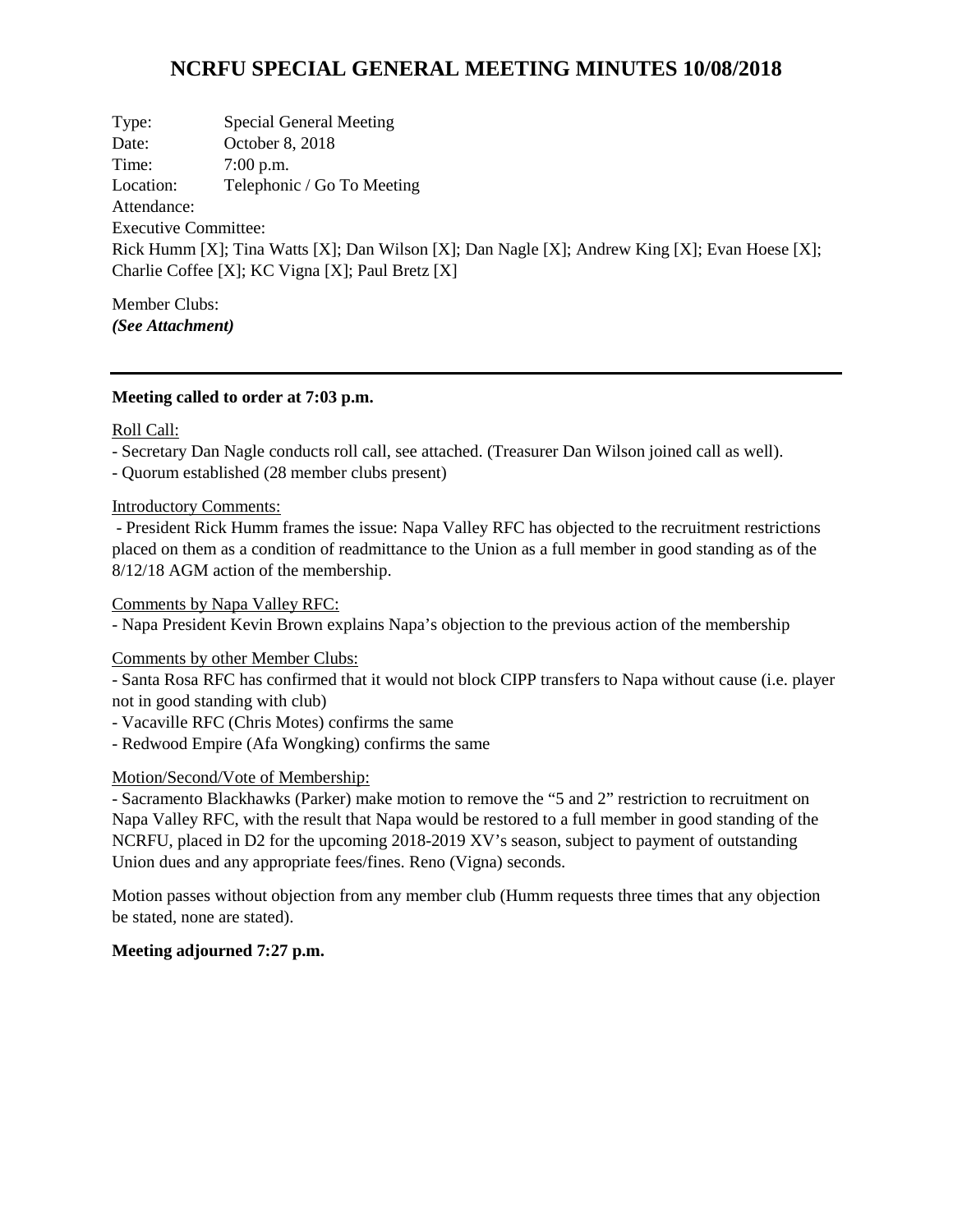| <b>Club Name</b>                                                                                                            | Authorized Representative                                    | Notes<br>:<br>;<br>;                       | 医心包 医心包 医心包 医单位 医心包的<br>Yes Voti                   | NOVOIE               |
|-----------------------------------------------------------------------------------------------------------------------------|--------------------------------------------------------------|--------------------------------------------|----------------------------------------------------|----------------------|
| SFGG Men<br>more than the first contract of the contract of the contract of the contract of the contract of the contract of | Makenzie Tompkins (Ladies' VP) Froxy-Santinelli Email 9/24   |                                            |                                                    |                      |
| <b>SFGS Women</b>                                                                                                           | Makenzie Tompkins (Ladies' VP) Proxy - Santinelli Email 9/24 |                                            |                                                    |                      |
| <b>Fresho RHC</b>                                                                                                           | <b>Chris Allard (</b>                                        | - Proxy - Rodney email 9/25                | 医皮肤 医皮肤性 医心包 医心包                                   |                      |
| San Jose RHC Women                                                                                                          | Kevin Martin (Men's Press)                                   | Proxy - Pelton email 9/25                  | and the state of the character of any complete and |                      |
| Pleasanton Jesters                                                                                                          | John Comiskey (Secretary                                     | Proxy - Locher email 9/30<br>$\frac{1}{2}$ |                                                    | $\ddot{\phantom{a}}$ |
| San Francisco Fog                                                                                                           | Tom Casey                                                    | Proxy - Semeth email 10/8                  |                                                    |                      |
| Sacramento Capitals                                                                                                         | Chris Motes (Vacaville RFC Pres) Proxy - Crother email 10/8  |                                            | and deatheast communication and the con-           |                      |

 $\label{eq:2.1} \mathcal{L}(\mathcal{L}^{\text{max}}_{\mathcal{L}}(\mathcal{L}^{\text{max}}_{\mathcal{L}}))\leq \mathcal{L}(\mathcal{L}^{\text{max}}_{\mathcal{L}}(\mathcal{L}^{\text{max}}_{\mathcal{L}}))$ 

 $\label{eq:2.1} \frac{1}{\sqrt{2}}\int_{\mathbb{R}^3}\frac{1}{\sqrt{2}}\left(\frac{1}{\sqrt{2}}\right)^2\frac{1}{\sqrt{2}}\left(\frac{1}{\sqrt{2}}\right)^2\frac{1}{\sqrt{2}}\left(\frac{1}{\sqrt{2}}\right)^2.$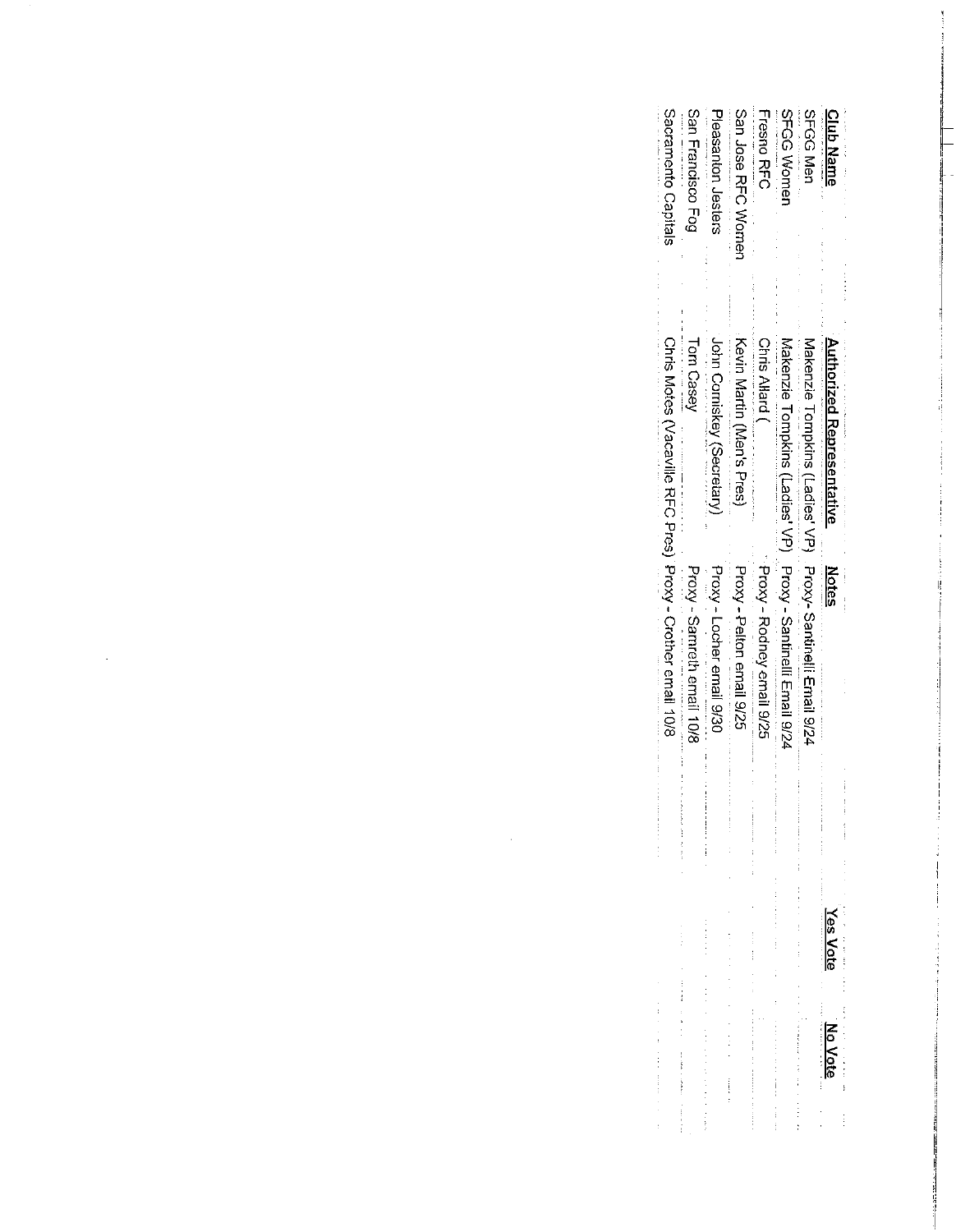ORDER 7:03pm



 $DXFC$ MEGTING

- I RILIL
- 1 ANDREW
- 7 DAN N
- « CHARLIVE
- $555170$
- $b$  KC
- 7 TIM

| : Andrew King   | (415) 342-7944 | andrewthayerking@gmail.com                                     |
|-----------------|----------------|----------------------------------------------------------------|
| Adriaan Ferris  |                | <u>Email</u><br>(510) 274-7205 aferris@lifewest.edu            |
| Paul Santinelli | 530 330 3282   | paul@santinelli.org<br>neilfoote.nzrugby@gmail.com             |
|                 |                | <b>Contact Person Main Phone</b><br>Neil Foote<br>415 629 4513 |

Updated 9/28/18

33 Unique rémotels  $(1NUT)100(ES SIDES)$ EXCLUDE 2 MANS B SIDES

 $7 = QU0RUM$ 

24 MEMBERS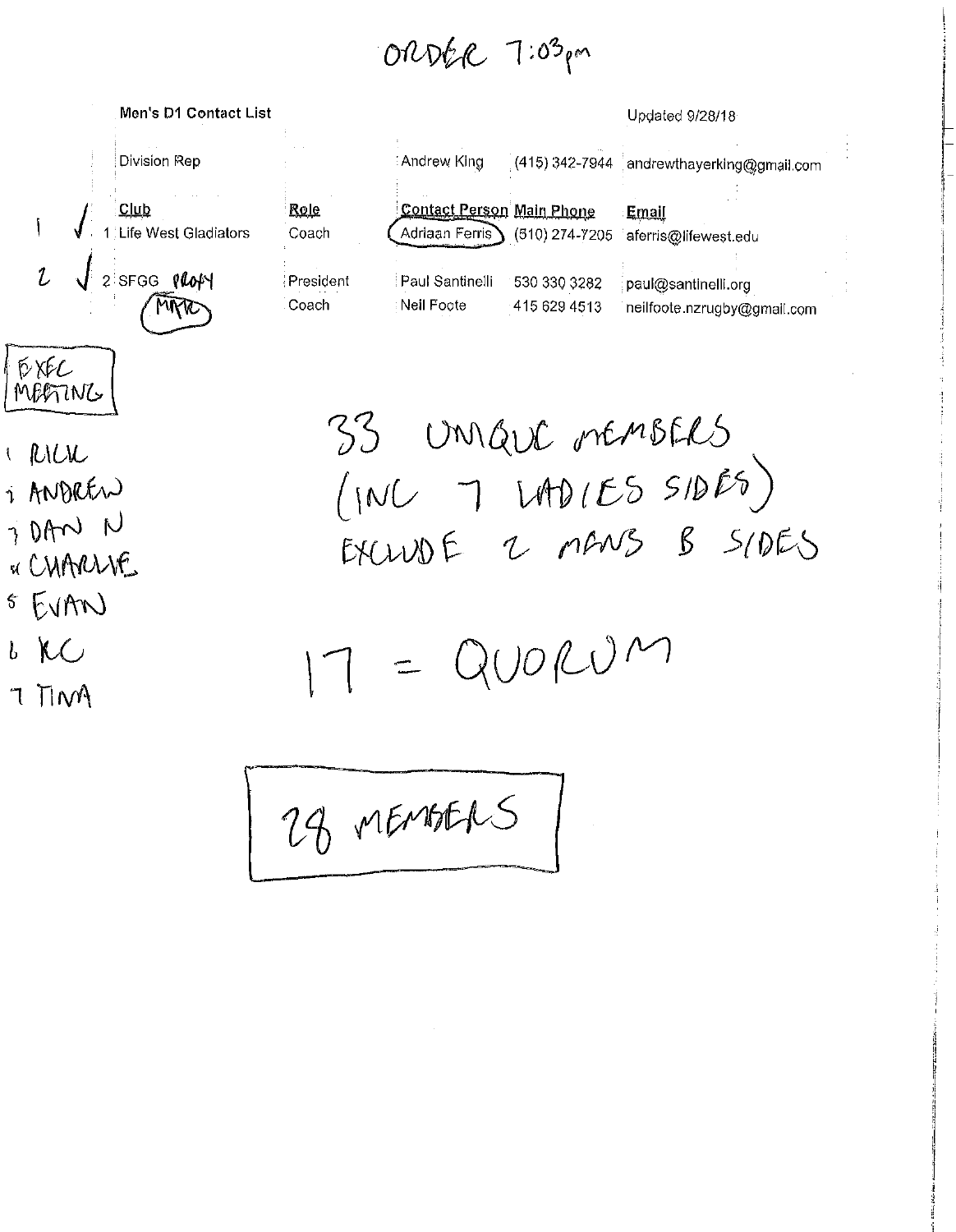|                     | <b>Hybrid Women's Division</b> |                          |                | Updated 10/8/2018 |              |                             |  |
|---------------------|--------------------------------|--------------------------|----------------|-------------------|--------------|-----------------------------|--|
|                     | Division Coordinator           |                          |                | Evan Hoese        | 707-498-6407 | eghoese@gmail.com           |  |
|                     | <b>TEAM</b>                    | <b>ROLE</b>              | <b>FIRST</b>   | LAST              | <b>PHONE</b> | <b>EMAIL</b>                |  |
| $\mathcal{L}$       | All-Blues WREC                 | President                | <b>Bridget</b> | De Santis         | 559-978-4802 | alibluespresident@gmail.com |  |
|                     | DVAN                           | Secondary Contact Serena |                | Liu               | 714-718-4699 | allbluesd2@gmail.com        |  |
|                     | 2 Amazons WRFC                 | <b>Primary Contact</b>   | Liz            | Danielson         | 916-496-0018 | edanielson49@gmail.com      |  |
|                     |                                | Secondary Contact Carol  |                | Sequeira          |              | cjsequeira@ucdavis.edu      |  |
|                     | 3 Colusa WRFC                  | Primary Contact          | Kaja           | Knapp             | 704-868-6800 | papaya1114@yahoo.com        |  |
|                     |                                | Secondary Contact Katie  |                | Mumma             | 916-719-1265 | katiemumma@hotmail.com      |  |
| 5                   | 4 LifeWest WRFC                | <b>Primary Contact</b>   | Adrian         | Ferris            | 510-274-7205 | aferris@lifewest.edu        |  |
|                     |                                | Secondary Contact Stacey |                | St. Bruno         | 510-876-6642 | sstbruno@lifewest.edu       |  |
|                     | Seahawks WREC                  | Primary Contact          | Laura          | Pelton            | 412-418-7933 | lpelton@gmail.com           |  |
|                     | KEVIN                          | Secondary Contact        | Alena          | Porte             | 831-295-3161 | a_porte@hotmail.com         |  |
|                     | marino                         | General Contact          |                |                   |              | women@sanjoserugby.com      |  |
| $\tau$              | <b>SFGG WRFC</b><br>6          | General Contact          |                |                   |              | women@sfggrugby.com         |  |
|                     | lory                           | Women's VP               | Makenzie (Mak) | Tompkins          |              | m.tompkins09@gmail.com      |  |
|                     | mm                             | Match Sec                | Liah           | Williams          | 757-272-8055 | shameless030@gmail.com      |  |
|                     |                                | President                | Paul           | Santinelli        | 530-330-3282 | paul@santinelli.org         |  |
| $\boldsymbol{\phi}$ | Santa Rosa WRFC                | Primary Contact          | Patrick        | Culley            | 707-799-5009 | culley22@gmail.com          |  |
|                     |                                | <b>General Email</b>     |                |                   |              | srblackroses@gmail.com      |  |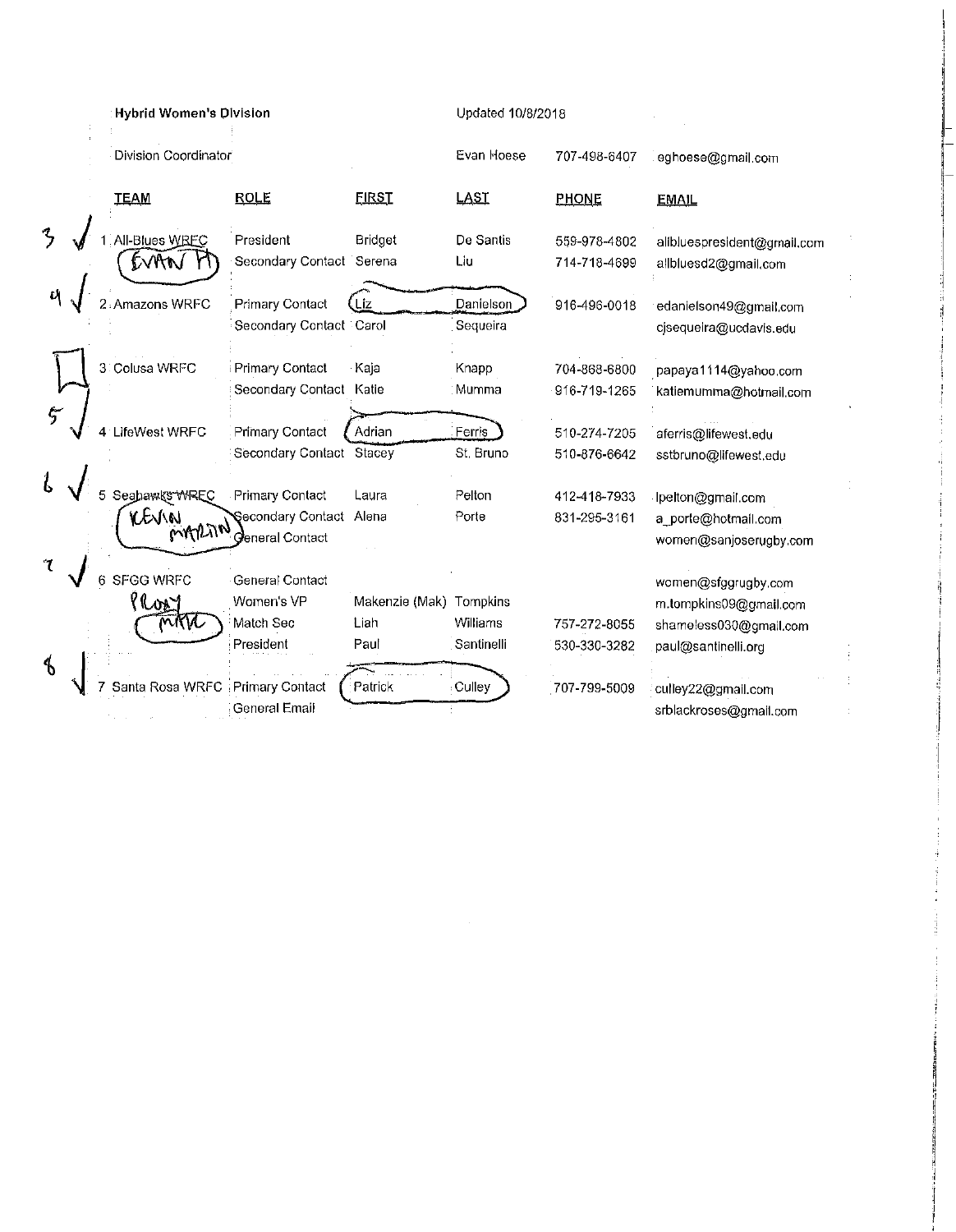|                            | Men's Division 2 Contact List 2018-2019: |                      |                                   |                   | Updated 9/28/18                                                 |
|----------------------------|------------------------------------------|----------------------|-----------------------------------|-------------------|-----------------------------------------------------------------|
|                            | D2 Coordinator:                          |                      | Charlie Coffee                    |                   | (415) 630-3557 chazcoffee@gmail.com                             |
|                            | Club                                     | Role                 | <b>Contact Person</b>             | <b>Main Phone</b> | Email                                                           |
|                            | <b>BA Baracus</b>                        | Pres                 | Tom Campbell                      | 203-605-8124      | thomas.r.campbell@gmail.com                                     |
|                            |                                          | VP                   | Tony Ryan                         | 650-200-9500      | tony.ryan7989@gmail.com                                         |
|                            |                                          | Sched                | Evan Jacobs                       | 732-690-2166      | evan.jacobs17@gmail.com                                         |
| ١ΰ                         | <b>Biable Olde Gaels</b>                 | Pres                 | John Compaglia                    | (925) 382-4180    | compagliarugby@aol.com                                          |
|                            |                                          | VP /Sched            | Matt DeFraga                      | (805) 403-2084    | defraga@sbcglobal.net                                           |
|                            |                                          | Coach                | Jonathan Straka                   | (925) 984-6886    | jonstraka@yahoo.com                                             |
|                            | Napa Valley RFC                          | Pres                 | Kevin Brown                       | 707.495.5046      |                                                                 |
|                            | : Olympic Club                           | Pres<br>VP           | Andrew King<br><b>Nick Wagner</b> | (415) 342-7944    | andrewthayerking@gmail.com<br>nwagner91@gmail.com               |
|                            | Sacramento Blackhawks Pres               |                      | Ben Parker                        |                   | $\frac{1}{2}(916)$ 812-6855 $\frac{1}{2}$ Benparker44@yahoo.com |
|                            | Sacramento Capitols                      | Pres                 | <b>Jason Crother</b>              | 916-213-9353      | jscrother@yahoo.com                                             |
|                            | PROYY                                    | Sched                | Erik Hernandez                    | 707-483-2638      | ejhernandez24@gmail.com                                         |
|                            | <b>ONTUS MONSS</b>                       |                      | Kevin Holland-McCann              | 415-310-0829      | KevinHMcCann@gmail.com                                          |
|                            | San Jose Seahawks                        | Pres                 | Kevin Martin                      | (516) 578-1370    | kmart1310@yahoo.com                                             |
|                            |                                          | VP / Sched           | Victor Omwando                    | $(315)$ 416-3599  | victor.omwando@gmail.com                                        |
|                            |                                          | Sched / Exec         | Dan Nagle                         | (530) 219-7270    | dsnagle@msn.com                                                 |
|                            | 8 Santa Rosa                             | Pres                 | David Tomasin                     | 707,479,4787      | djtomasin99@gmail.com                                           |
|                            |                                          | Club Rep             | Tom Tower                         | 707.775.5988      | tom@demilagency.com                                             |
|                            |                                          | <b>Sched Contact</b> | Ren Reynolds                      | 707.541.8003      | reynolds_ren@yahoo.com                                          |
|                            | 8538                                     | President            | Paul Santinelli                   | 530 330 3282      | paul@santinelli.org                                             |
|                            |                                          | Coach                | Neil Foote                        | 415 629 4513      | nellfoote.nzrugby@gmail.com                                     |
|                            |                                          | Captain              | Martin Cunnie                     |                   | Cunnie.m@gmail.com                                              |
| $\mathcal{N}_{\mathbf{c}}$ | acaville Old Dogs                        | Pres                 | Matt Hefner                       | 707.592.3478      | mattwhefner@gmail.com                                           |
|                            |                                          | Coach                | Chris Motes                       | (707) 290-5806    | motes_chris@hotmail.com                                         |
|                            |                                          | Team email           |                                   |                   | VacavilleRugby@gmail.com                                        |